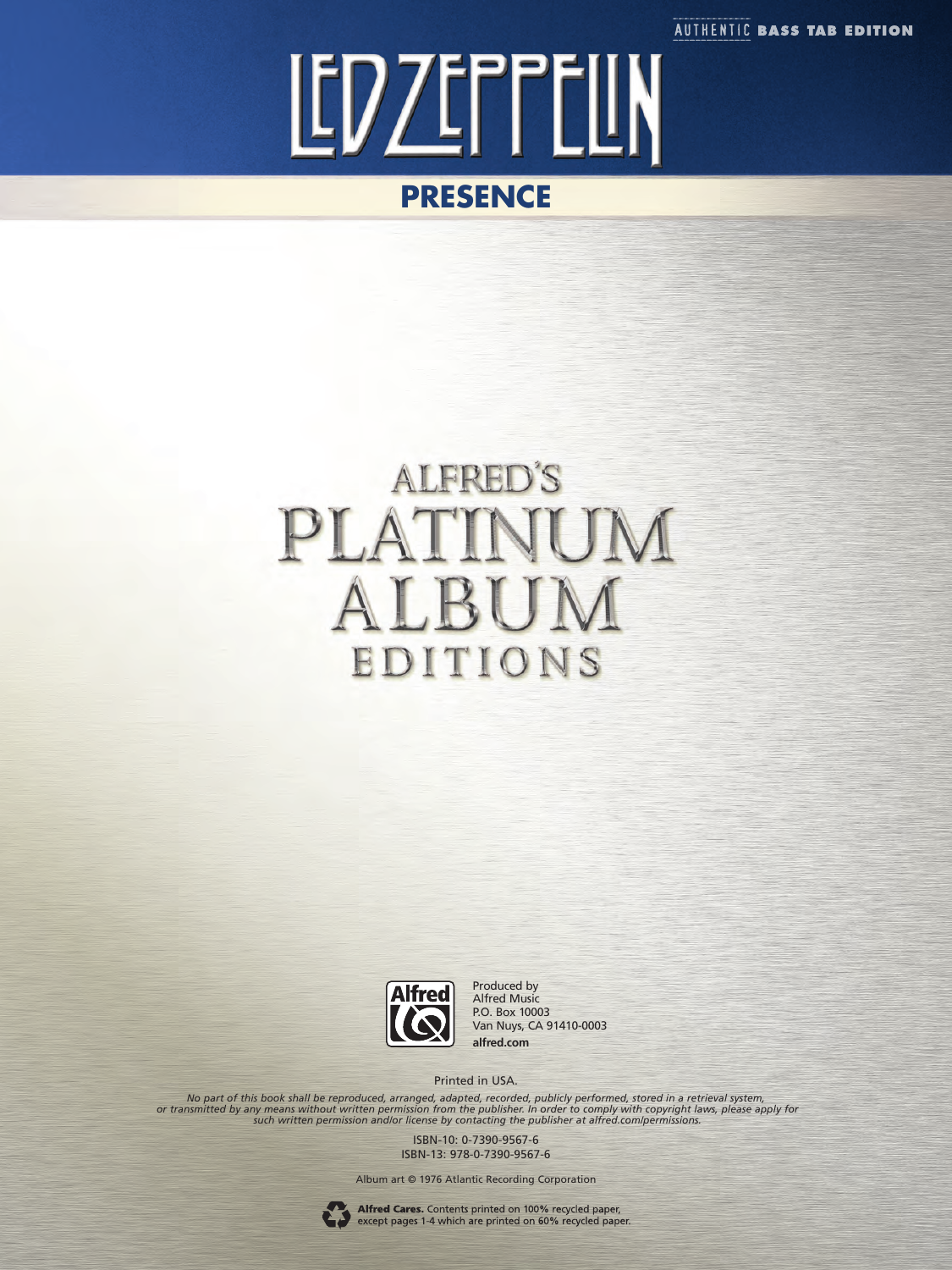# **CONTENTS**

| ш                                    | PAGE |
|--------------------------------------|------|
| <b>Achilles</b><br><b>Last Stand</b> | 8    |
| <b>For Your Life</b>                 | 22   |
| <b>Royal Orleans</b>                 | 35   |
| Nobody's<br>Fault<br>but Mine        | 43   |
| <b>Candy Store</b><br><b>Rock</b>    | 49   |
| Hots on<br>for Nowhere               | 57   |
| <b>Tea for One</b>                   | 67   |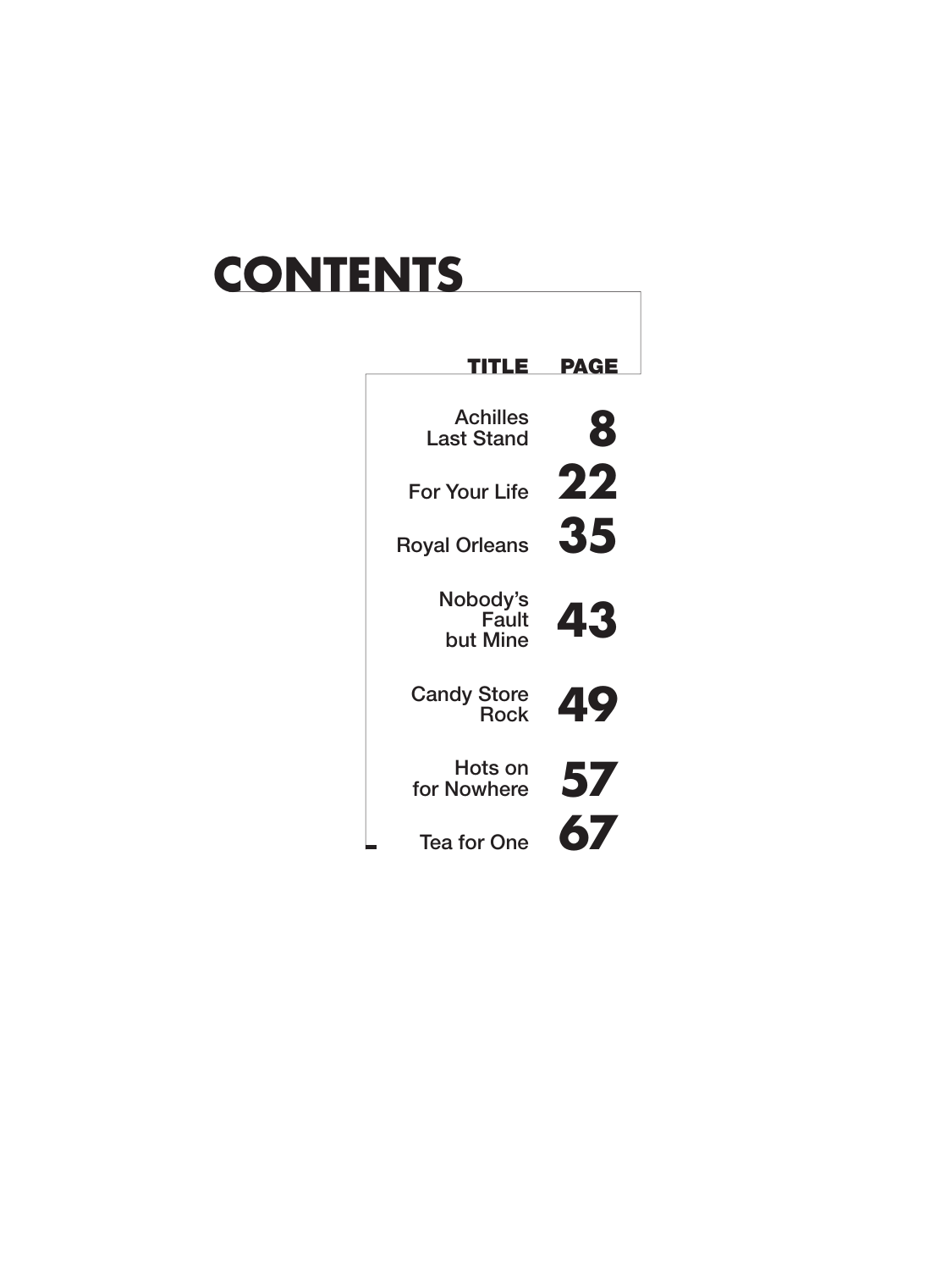### **ACHILLES LAST STAND**

#### Words and Music by JIMMY PAGE and ROBERT PLANT



Achilles Last Stand - 14 - 1

© 1976 (Renewed) FLAMES OF ALBION MUSIC, INC. All Rights Administered by WB MUSIC CORP. Exclusive Print Rights for the World Excluding Europe Administered by ALFRED MUSIC PUBLISHING CO., INC. All Rights Reserved